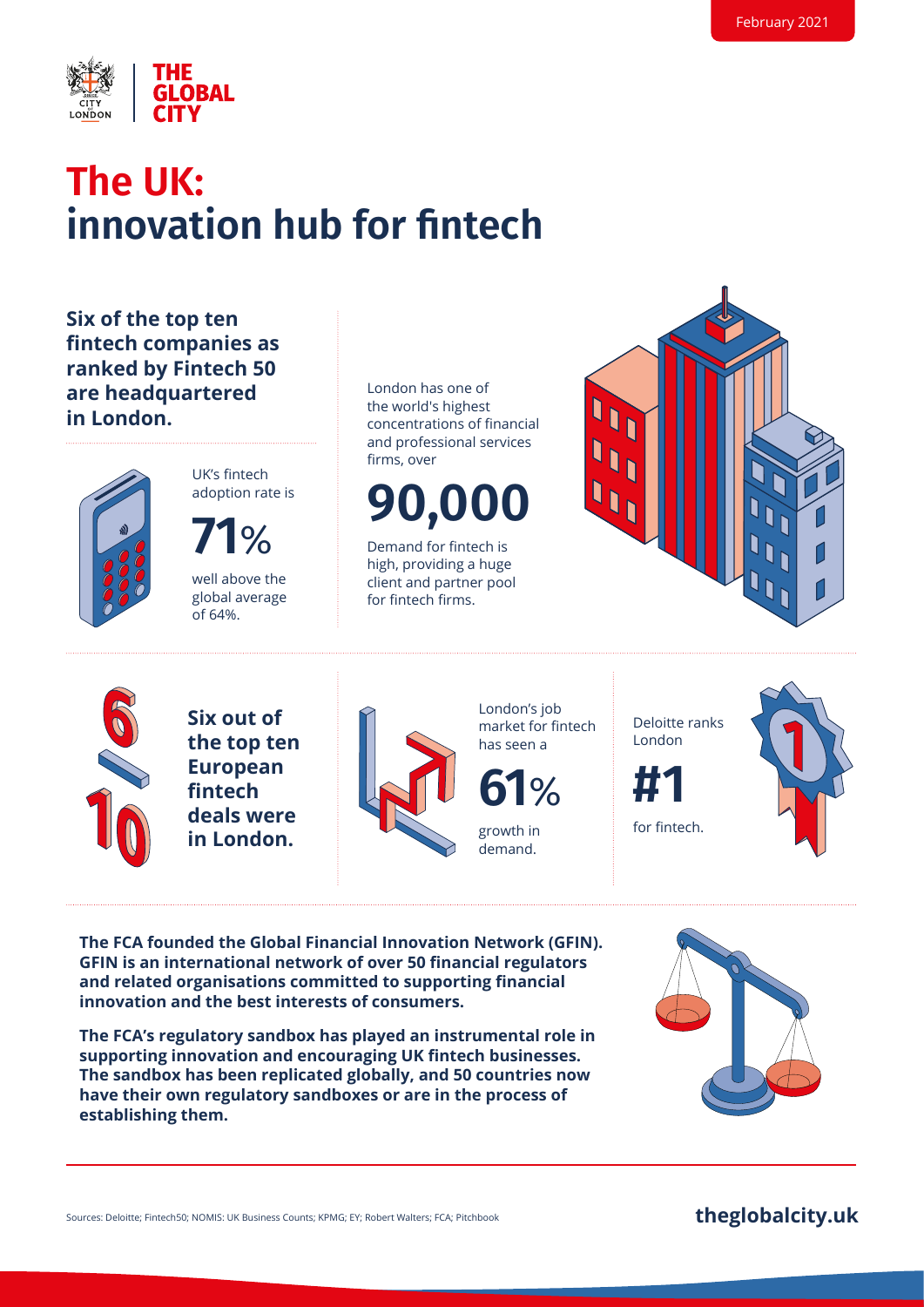

### **Fintech: in the UK**



**The UK is what you get if you take the best of other regions like Silicon Valley and New York."**  Fintech on the Cutting Edge, EY *i*<br>The<br>the

of global financial services firms expect to increase fintech partnerships in the next 3-5 years.

fintech investment in 2020, first in London has over **Europe and second globally.** Europe and second globally.





**\$4.1**bn

**350,000**

software developers, more than any other European city.





## **Fintech: around the UK**

**The UK benefits from clusters of fintech expertise across the country. These hubs are underpinned by advantages including a culture of creativity, supportive regulators, and a pipeline of diverse digital and financial talent, making fintech a nation-wide industry.** 



Sources: PwC; Innovate Finance; London and Partners; EY; KPMG **theglobalcity.uk**